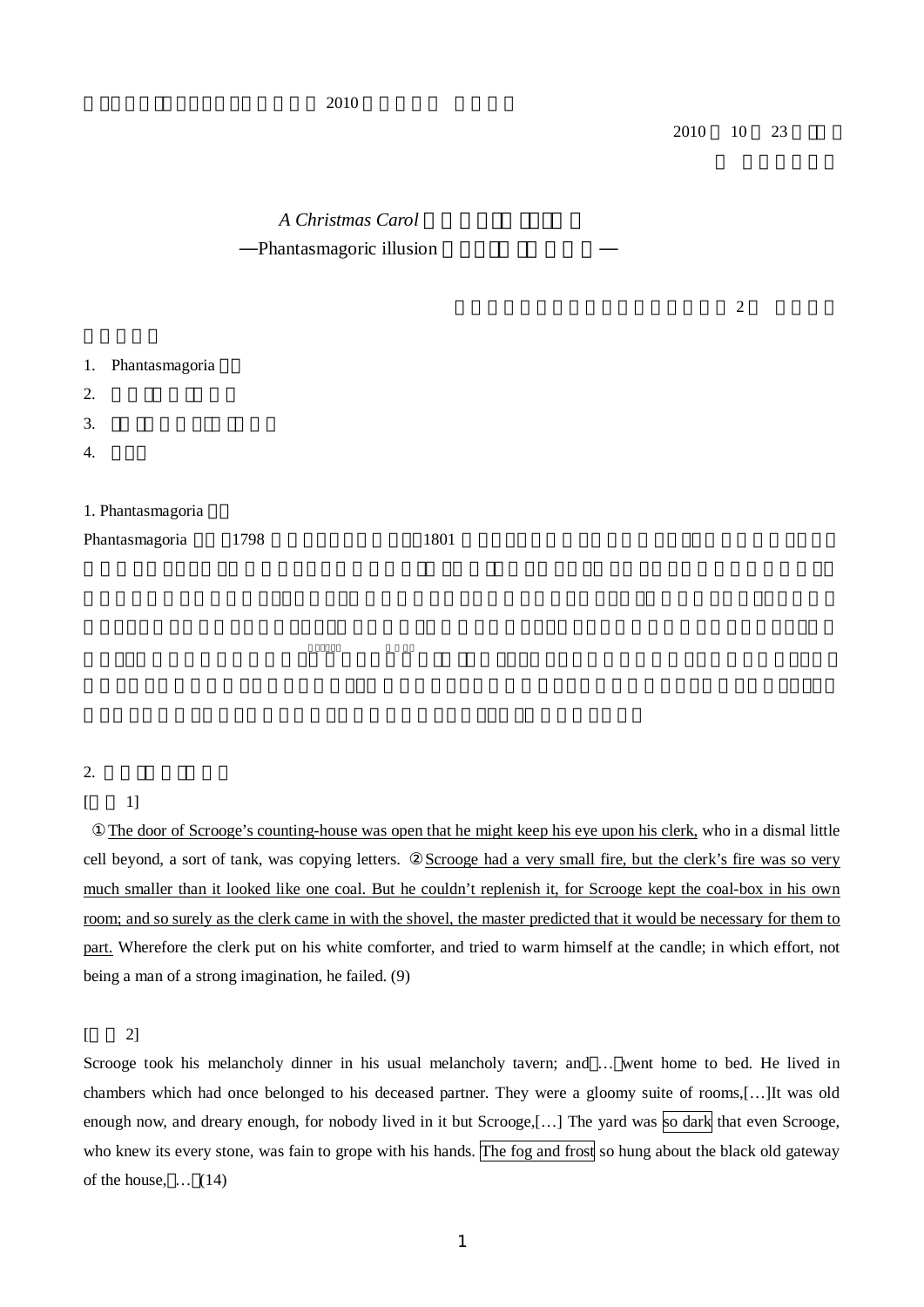## [ 3]

[...] as he looked, he saw this bell begin to swing. It swung so softly in the outset that it scarcely made a sound; but soon it rang out loudly, and so did every bell in the house. […]The bells ceased as they had begun, together. They were succeeded by a clanking noise, deep down below; as if some person were dragging a heavy chain over the casks in the wine-merchant's cellar.[…]The cellar-door flew open with a booming sound, and then he heard the noise much louder, on the floors below; then coming up the stairs; then coming straight towards his door. His colour changed … when, without a pause, it came on through the heavy door, and passed into the room before his eyes.(17)

#### $\begin{bmatrix} 4 \end{bmatrix}$

To sit, staring at those fixed glazed eyes, in silence for a moment, would play, Scrooge felt, the very deuce with him. … 'You see this toothpick?' said Scrooge, … for the reason just assigned; and wishing, though it were only for a second, to divert the vision's stony gaze from himself.(18)

### [ 5]

The apparition walked backward from him; and at every step it took the window raised itself a little, so that when the spectre reached it, it was wide open.[…]The apectre,[…]floated out upon the bleak, dark night.[…]The air was filled with phantoms, wandering hither and thither in restless haste, and moaning as they went.[…]Whether these creatures faded into mist, or mist enshrouded them, he could not tell. But they and their spirit voices faded together; and the night became as it had been when he walked home. (22)

#### 3.

#### $\begin{bmatrix} 6 \end{bmatrix}$

When Scrooge awoke, it was so dark that, looking out of bed, he could scarcely distinguish the transparent window from the opaque walls of his chamber. [...] the heavy bell went on from six to seven, and from seven to eight, and regularly up to twelve; then stopped. [...]he scrambled out of bed, and grouped his way to the window.[...]All he could make out was, that it was still very foggy and extremely cold, and that there was no noise of people[…]Scrooge went to bed again,[…]Scrooge lay in this state until the chimes had gone three quarters more,[…]it now did with a deep, dull, hollow, melancholy ONE. Light flashed up in the room upon the instant, and the curtains of his bed were drawn. […]Not the curtains at his feet, nor the curtains at his back, but those to which his face was addressed.[…]Scrooge,[…]found himself face to face with the unearthly visitor who drew them[…] 23-24

#### $\begin{bmatrix} 7 \end{bmatrix}$

They went, the Ghost and Scrooge, across the hall, to a door at the back of the house. It opened before them, and disclosed a long, bare, melancholy room, made barer still by lines of plain deal forms and desks. At one of these a lonely boy was reading near a feeble fire; and Scrooge sat down upon a form, and wept to see his poor forgotten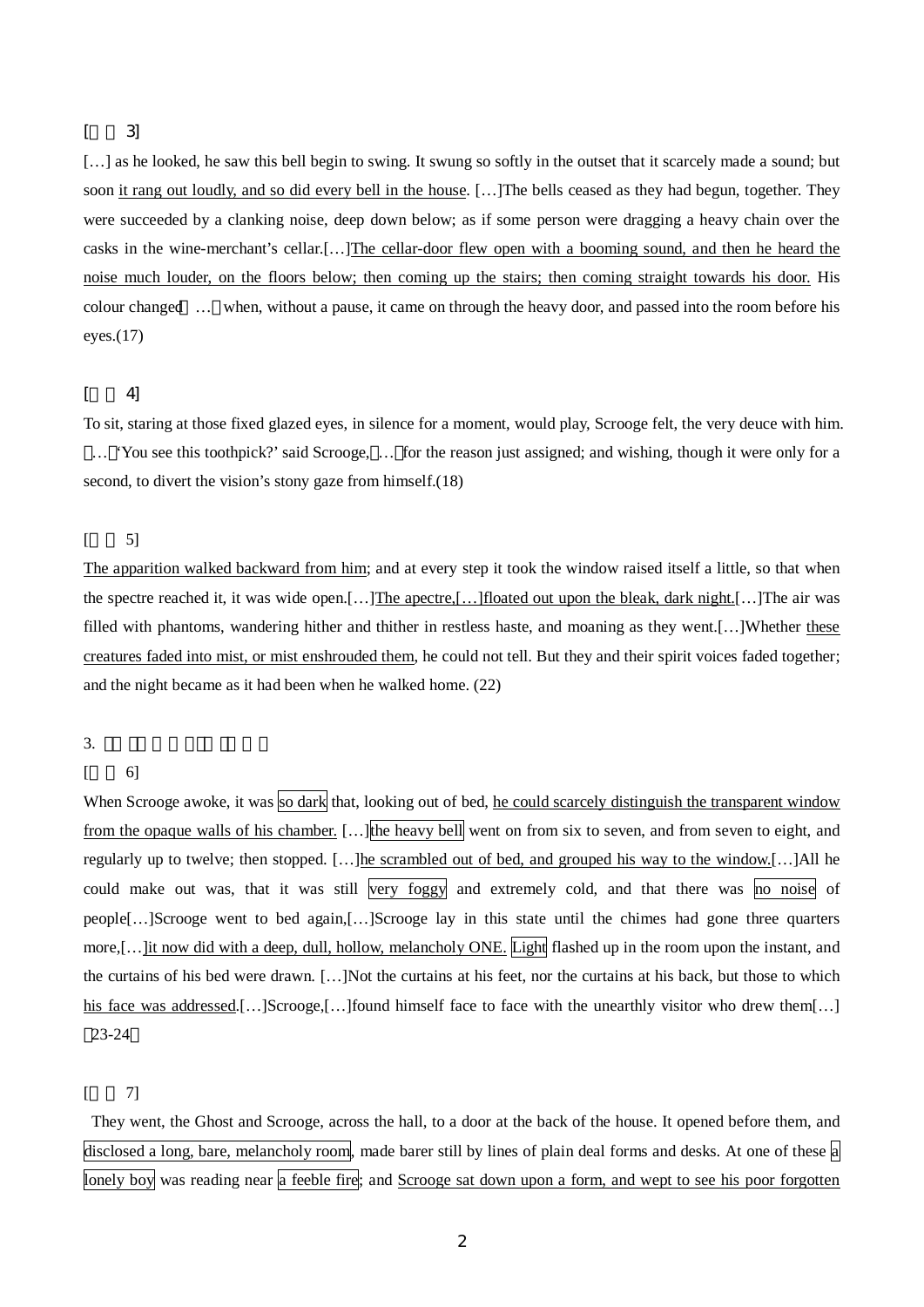## $\begin{bmatrix} 8 \end{bmatrix}$

[...]when the Bell struck One, and no shape appeared, he was taken with a violent fit of trembling.[...]he lay upon his bed, the very core and centre of a blaze of ruddy light, which streamed upon it when the clock proclaimed the hour[…] 38

#### $\begin{bmatrix} 9 \end{bmatrix}$

[...]without a word of warning from the Ghost, they stood upon a bleak and desert moor, where monstrous masses of rude stone were cast about, as though it were the burial-place of giants[...]and nothing grew but moss and furze, and coarse rank grass. Down in the west the setting sun had left a streak of fiery red, which glared upon the desolation for an instant, like a sullen eye, and frowning lower, lower, lower yet, was lost in the thick gloom of darkest night.[…]A light shone from the window of a hut, and swiftly they advanced towards it. Passing through the wall of mud and stone, they found a cheerful company assembled round a glowing fire.  $(49-50)$ 

[ 10]

The bell struck twelve. […]As the last stroke ceased to vibrate, he remembered the prediction of old Jacob Marley, and lifting up his eyes, beheld a solemn Phantom, draped and hooded, coming, like a mist along the ground, towards him. The Phantom slowly, gravely, silently, approached. When it came near him, Scrooge bent down upon his knee; for in the very air through which this Spirit moved it seemed to scatter gloom and mystery. It was shrouded in a deep black garment, which concealed its head, its face, its form, and left nothing of it visible save one outstretched hand. But for this it would have been difficult to detach its figure from the night, and separate it from the darkness by which it was surrounded. (57-58)

#### [ 11]

'I will honour Christmas in my heart, and try to keep it all the year. I will live in the Past, the Present, and the Future. The Spirits of all Three shall strive within me. I will not shut out the lessons that they teach. Oh, tell me I may sponge away the writing on this stone!' In his agony, he caught the spectral hand. It sought to free itself, but he was strong in his entreaty, and detained it. The Spirit, stronger yet, repulsed him. Holding up his hands in a last prayer to have his fate reversed, he saw an alteration in the Phantom's hood and dress. It shrunk, collapsed, and dwindled down into a bedpost. (70)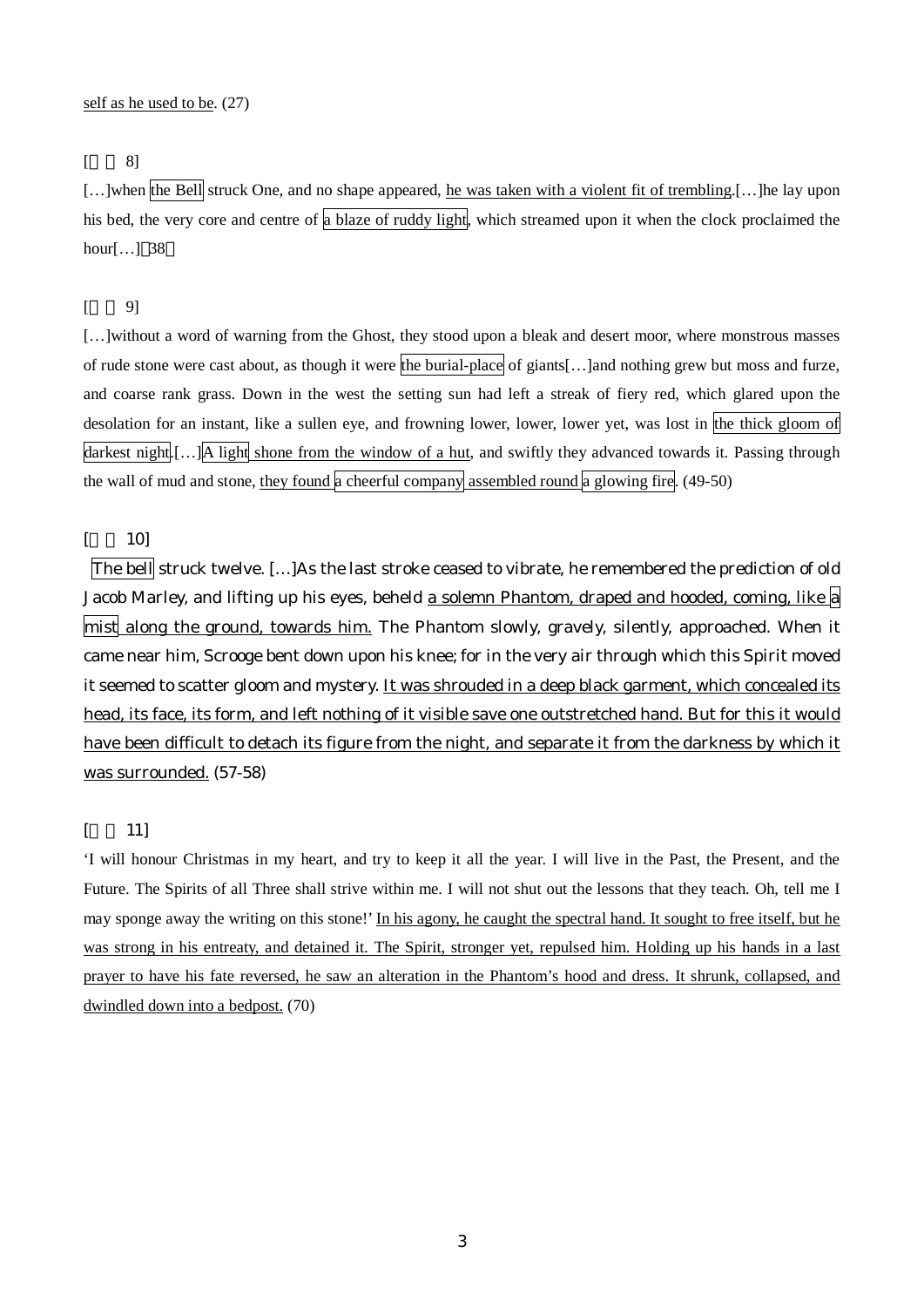

235



Milner19